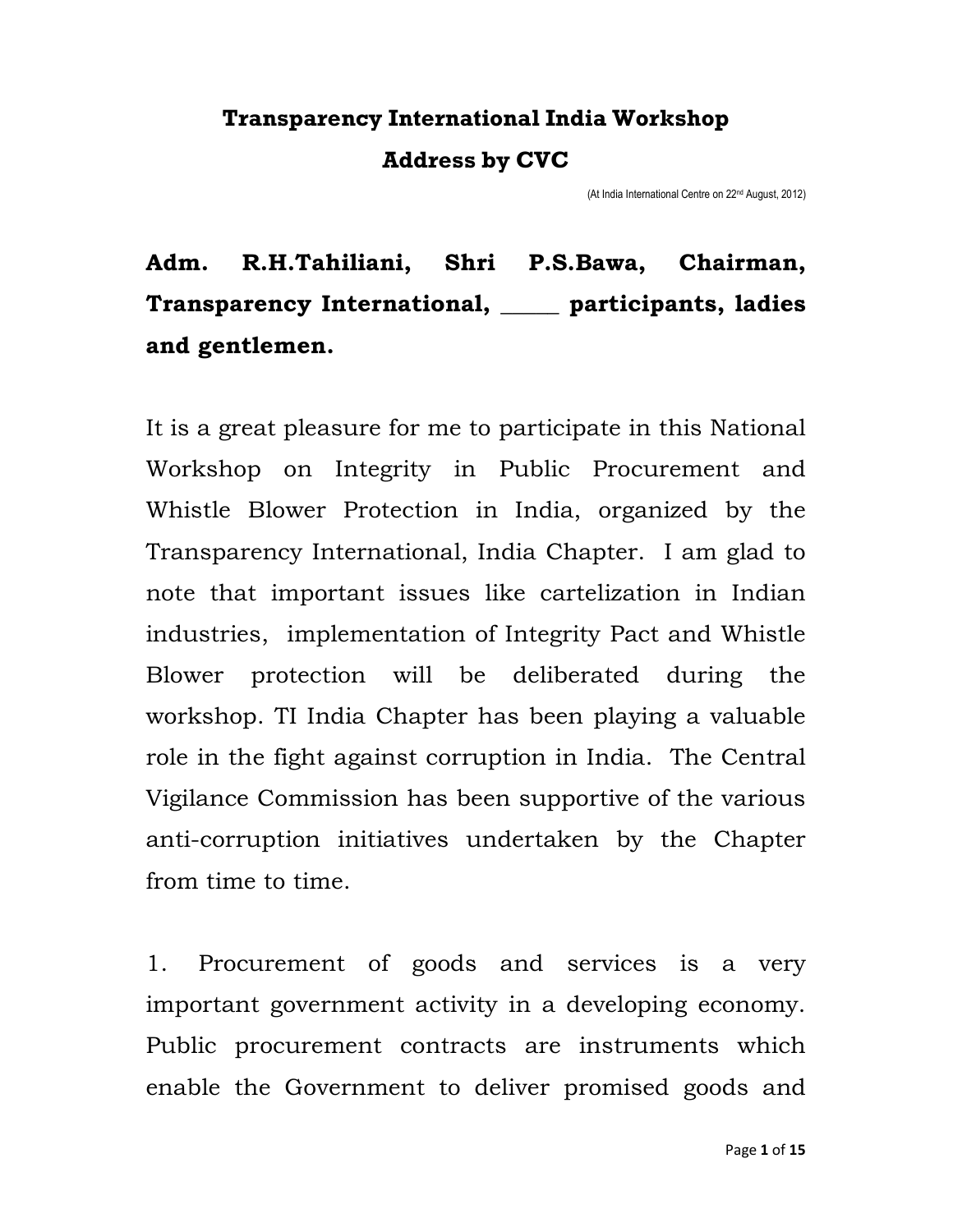services to the citizens. Achievement of our development goals depends to a great extent on the effectiveness and efficiency of our public procurement system.

2. Public procurement also serves as a means of attaining national objectives and social outcomes like indigenization, self-reliance, protection of small scale industry, protection of children, environment and human rights.

3. Public procurement in India constitutes about 28% of the GDP. During the year 2008-09 about ` 12 lakh crore was spent by Government of India and its PSUs on public procurement (GDP of India during the period was  $\degree$  47 lakh crores). Governments both at the central as well as state levels commit a large portion of their budgets to procurement. Therefore any wastage or loss of tax payer's money in public contracts due to corruption, fuels public anger, especially in an age of increased availability of information along with demand for greater transparency, equity and fairness.

4. As compared to procurements in the private sector, procurement in public sector is required to accord high priority to accountability, transparency and integrity. It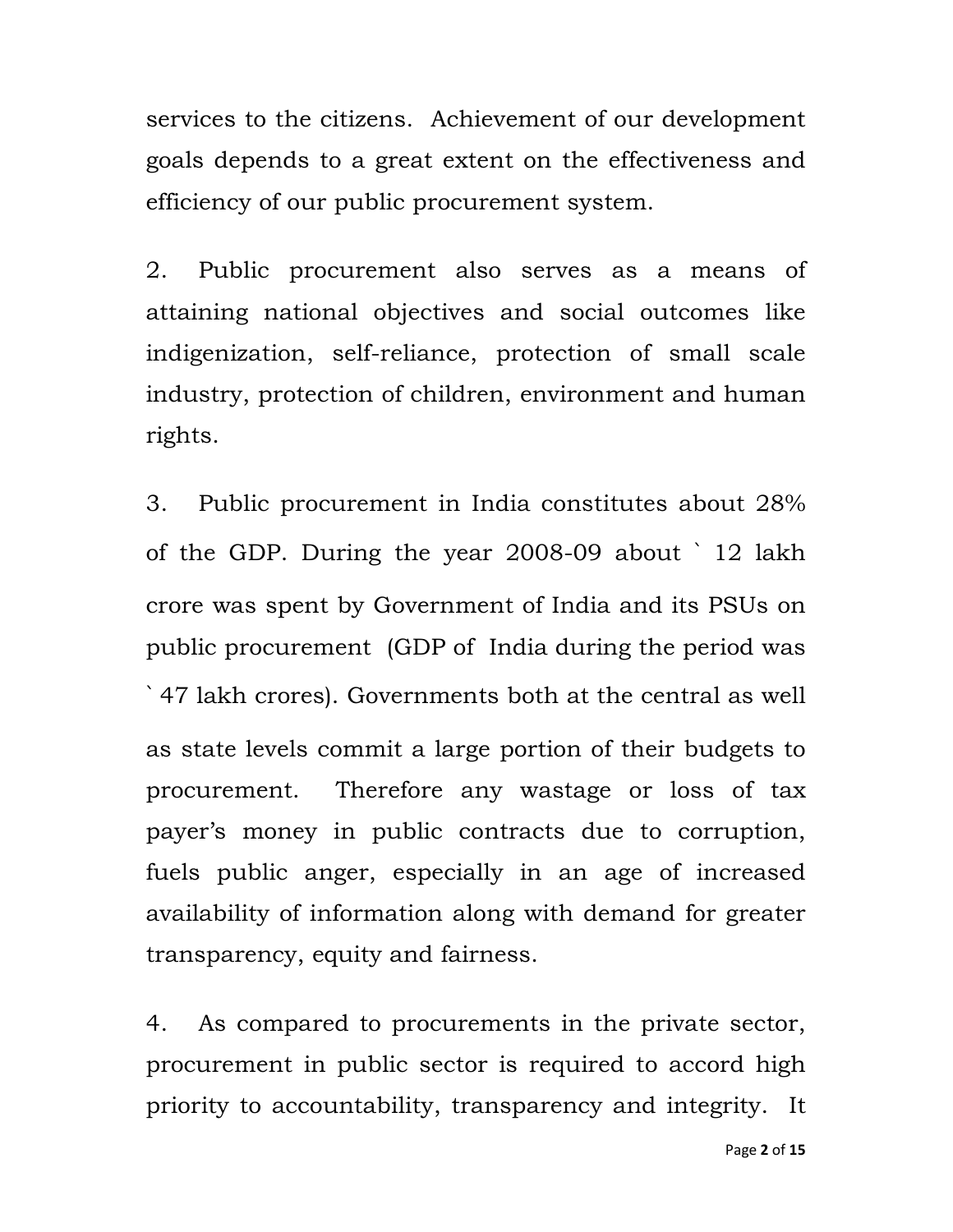has to be fair to all potential participants. It is answerable to a large number of stakeholders, be it the taxpayers, beneficiaries of Government programmes, legislators or even the vendors. It is therefore governed by more formal protocols and regulations. Ironically, despite being such a regulated activity, public procurement is also the government activity, considered world over, to provide the greatest scope for corruption.

5. Integrity in public procurement therefore has to be a priority in any anti-corruption strategy. In recent years, a lot of effort at the national and international level has been focused on devising methods and developing tools to mitigate the risk of corruption in public procurement.

6. Article-IX of the UN Convention Against Corruption prescribes the basic requirements to be put in place by countries to ensure integrity in public procurement.

7. The Organization for Economic Cooperation and Development (OECD) has developed several practice guidelines to ensure integrity in public procurement. It has a wealth of information which would be very useful for the procurement staff to study.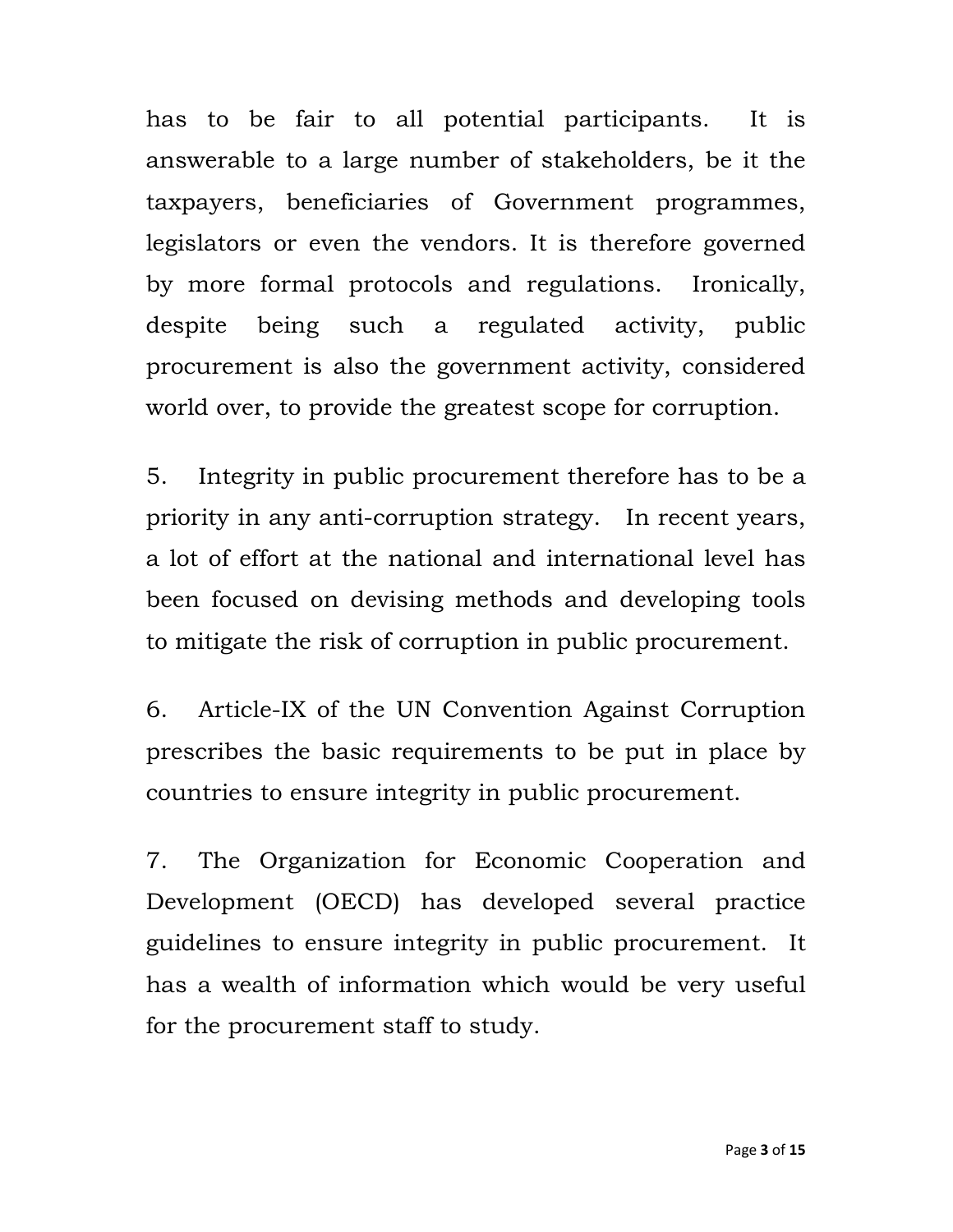8. Transparency International has developed the concept of Integrity Pact which is successfully used in several countries. The Commission has been promoting this concept since 2007. It has been regulating the appointment of Independent External Monitors.

9. World Bank and Asian Development Bank have also developed several tools for assessing the risk of corruption in public procurement.

10. The United Nations Global Compact, is a United Nations initiative to encourage businesses worldwide to adopt sustainable and socially responsible policies. It lays down a framework to be adopted by companies to help them comply with the principles of human rights, environment and anti-corruption.

11. The prime objective of public procurement is to achieve value for the tax payers' money. Value for money can be ensured in procurement only if adequate competition is generated and if objectivity, transparency and fairplay is maintained at all stages of procurement.

12. Integrity in procurement requires correct framing of user requirements, objective evaluation of offers and prudent management of the contract. It also needs to be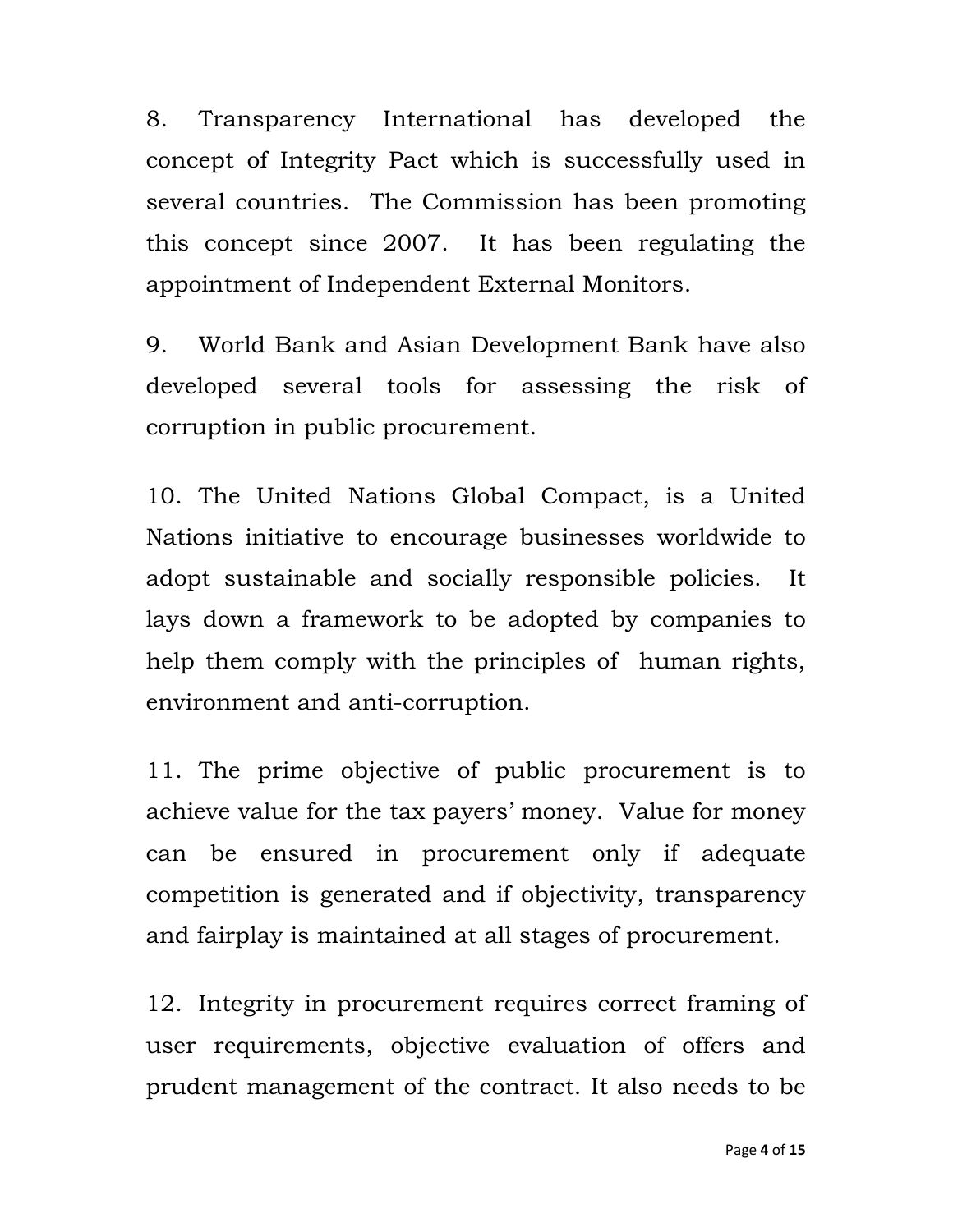appreciated that maintaining integrity in public procurement is not merely an ethical requirement but an operational necessity.

13. The risk of corruption in public procurement is dependent on various factors like the cost of the procurement, complexity of the technology involved, the urgency to acquire the goods or immediacy of the project and the extent of discretion enjoyed by the procurement officials. A sound procurement system should be able to address these risk factors.

14. Speed or urgency provides an opportunity for corruption. Urgency and exceptional circumstances are often quoted as reasons to deviate from established procedures. Commonwealth Games 2010 is an example of this.

15. Public procurement system consists of three important components. A broad framework of laws and regulations at the federal and the state levels. Second is the, organizational structure and process governing procurement in each organization. Third and the most important is the human resource involved in public procurement.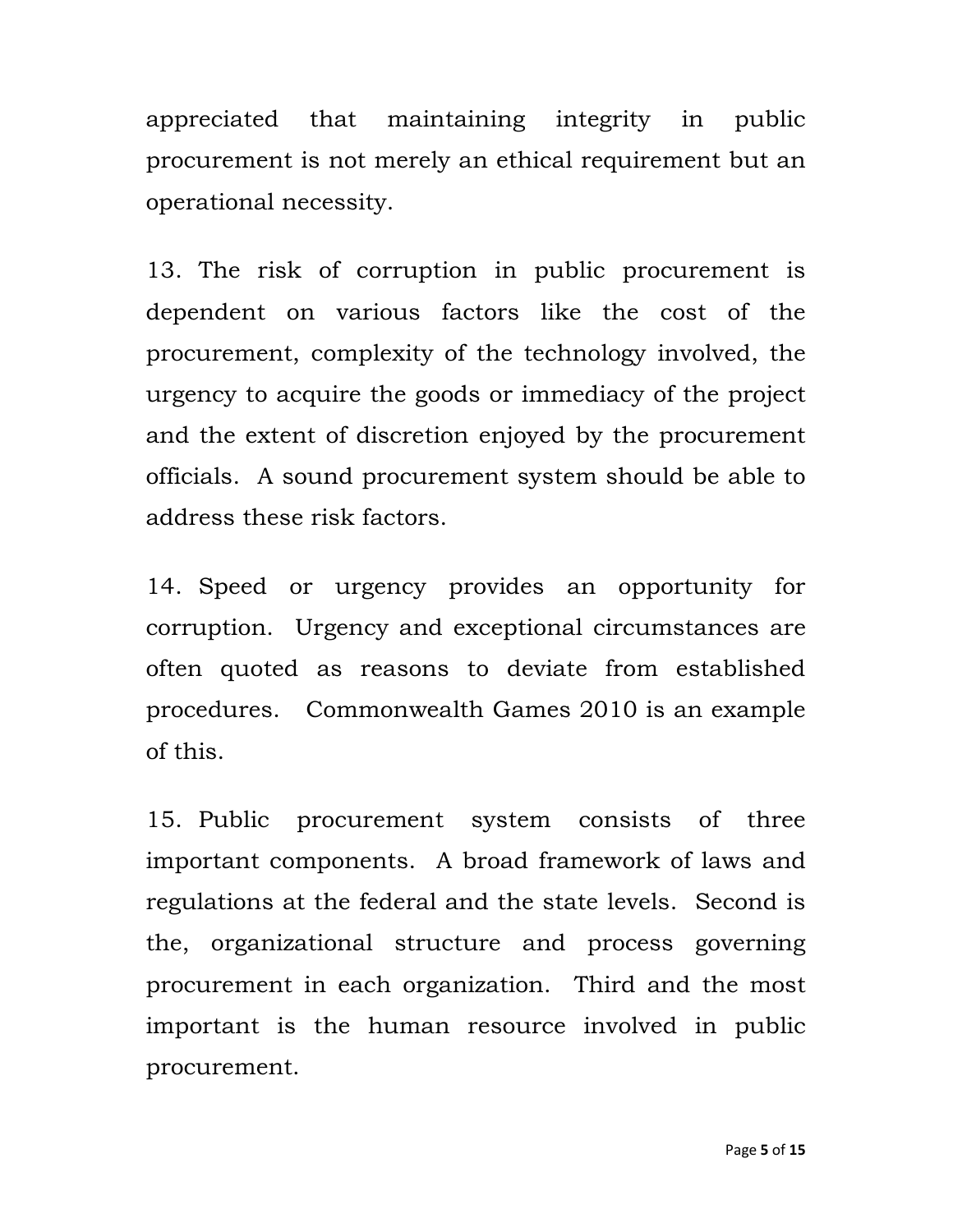16. In India we have a relatively well developed public procurement system backed by sound regulations manifested in numerous manual and guidelines. There is a good oversight mechanism in the form of audit and vigilance. In addition, the elected representatives, media and civil society keep a keen watch on public contracts.

17. However, problems still persist. I would like to highlight some of the problems faced by the procurement managers.

18. Multiplicity of regulations, guidelines and procedures issued by several agencies often create confusion and ambiguity.

19. Procurement procedures and guidelines are understood, applied and enforced more in the letter, without understanding the spirit behind them. This is because most of the procedures stipulate only the operative part and do not explain the underlying principles.

20. The procedures or guidelines should be seen as controls introduced in the procurement process to uphold competition, fairplay, integrity and objectivity. The ultimate test of any procedure is the extent to which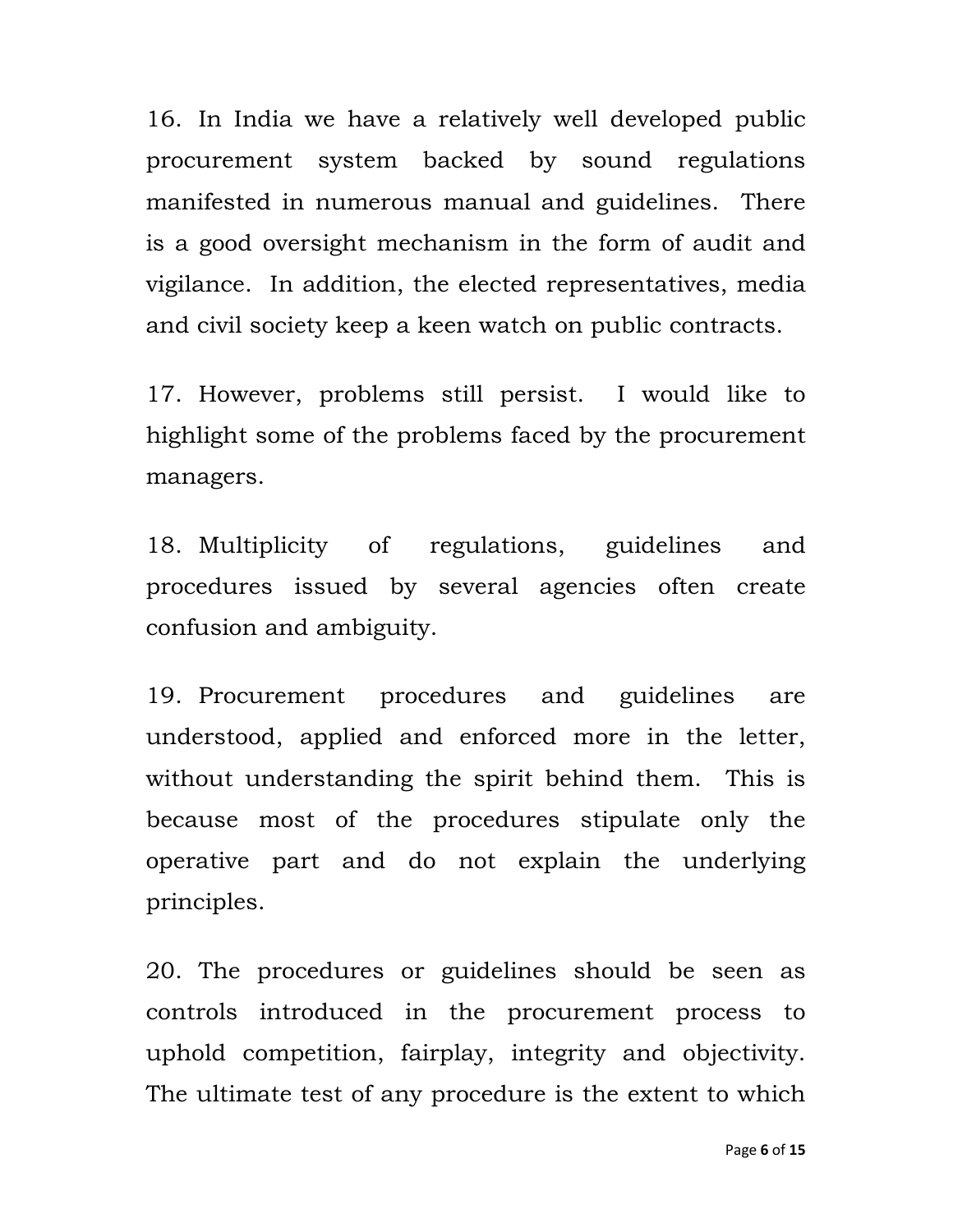it is able to promote these values. A good Public Procurement Manual is one which explains the underlying principles and guides the procurement managers instead of merely prescribing controls.

21. It is important that the rules are clear and simple so that people know what the system is supposed to deliver. Complex, variable and ambiguous rules not only create opportunities for corruption but also increase the probability of their violation.

22. Excess of rules also act as a de-motivator. There cannot be regulations or guidelines for everything. Procedures cannot cover every situation or eventuality. Rules and guidelines are in black and white while the reality on ground is often in shades of grey. Integrity in public procurement ultimately depends on the prudence exercised by the procurement managers and the propriety of their decisions.

23. Procedures or guidelines while prescribing controls also need to provide space for operational freedom. Balancing the two is difficult but important. Making the stipulations more specific and less ambiguous reduces the opportunity for manipulation. On the other hand making things too specific restricts operational freedom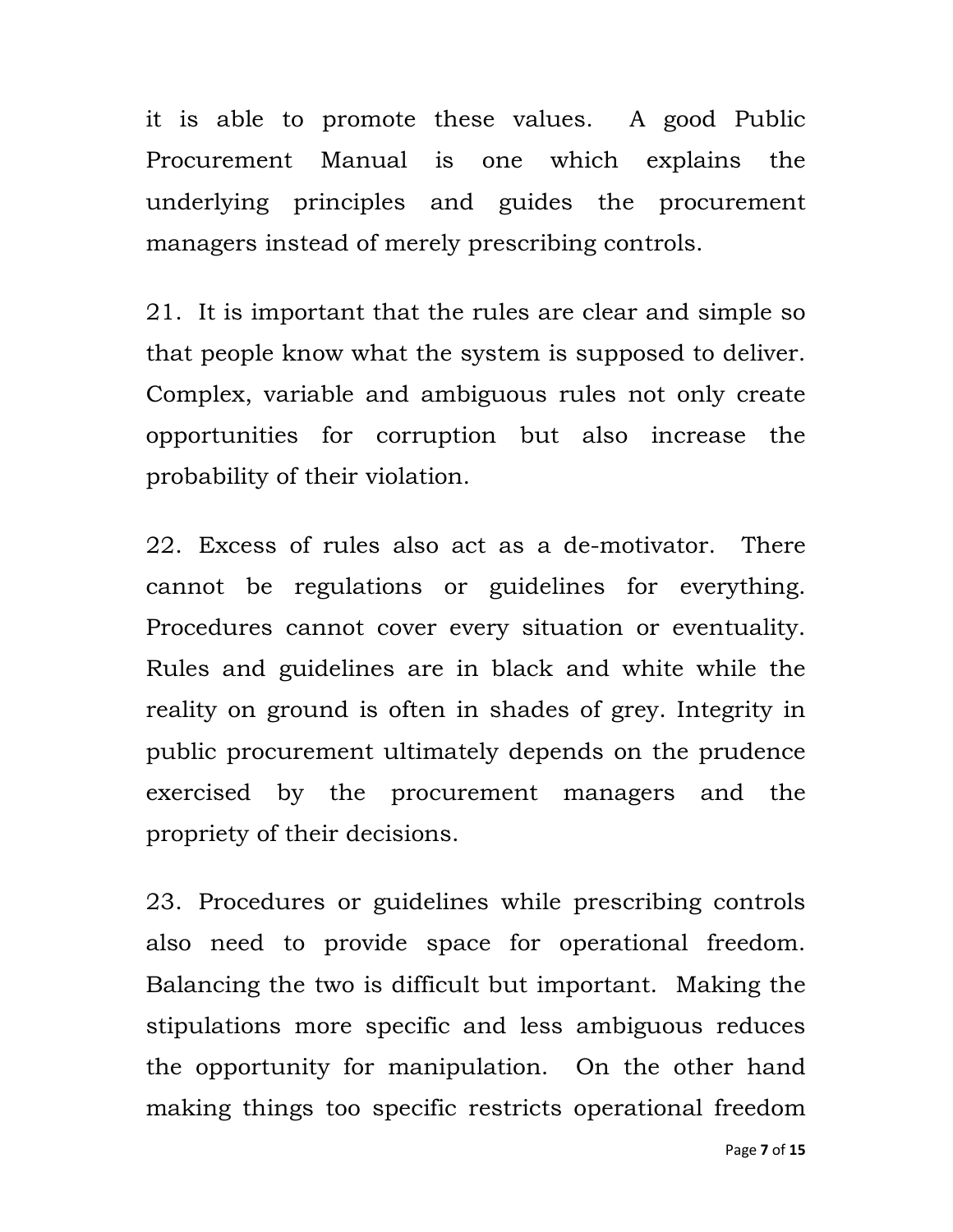and hampers efficiency. Many of the prevalent public procurement concepts or guidelines in India need to be reviewed in the light of modern day concept of supply chain management. How do we reconcile the concept of open solicitation with the requirements of vendor development or supplier consolidation which are strategies to reduce costs and enhance quality. A good public procurement system is the one which balances all the concerns.

24. Finally, it is the ethical values and integrity of the people involved which is most important. The best of regulations can be subverted by human greed.

25. Unlike in many other countries we do not have a nodal authority exclusively responsible for framing procurement policies, overseeing compliance and providing clarification to the procurement managers. In the absence of such an authority people incorrectly perceive the Central Vigilance Commission to perform such a role. Organisations frequently approach the Commission seeking advice when faced with problem in an ongoing procurement. It needs to be understood that the Commission as an independent oversight body cannot interfere in managerial decision making. As an anticorruption watchdog it issues guidelines only to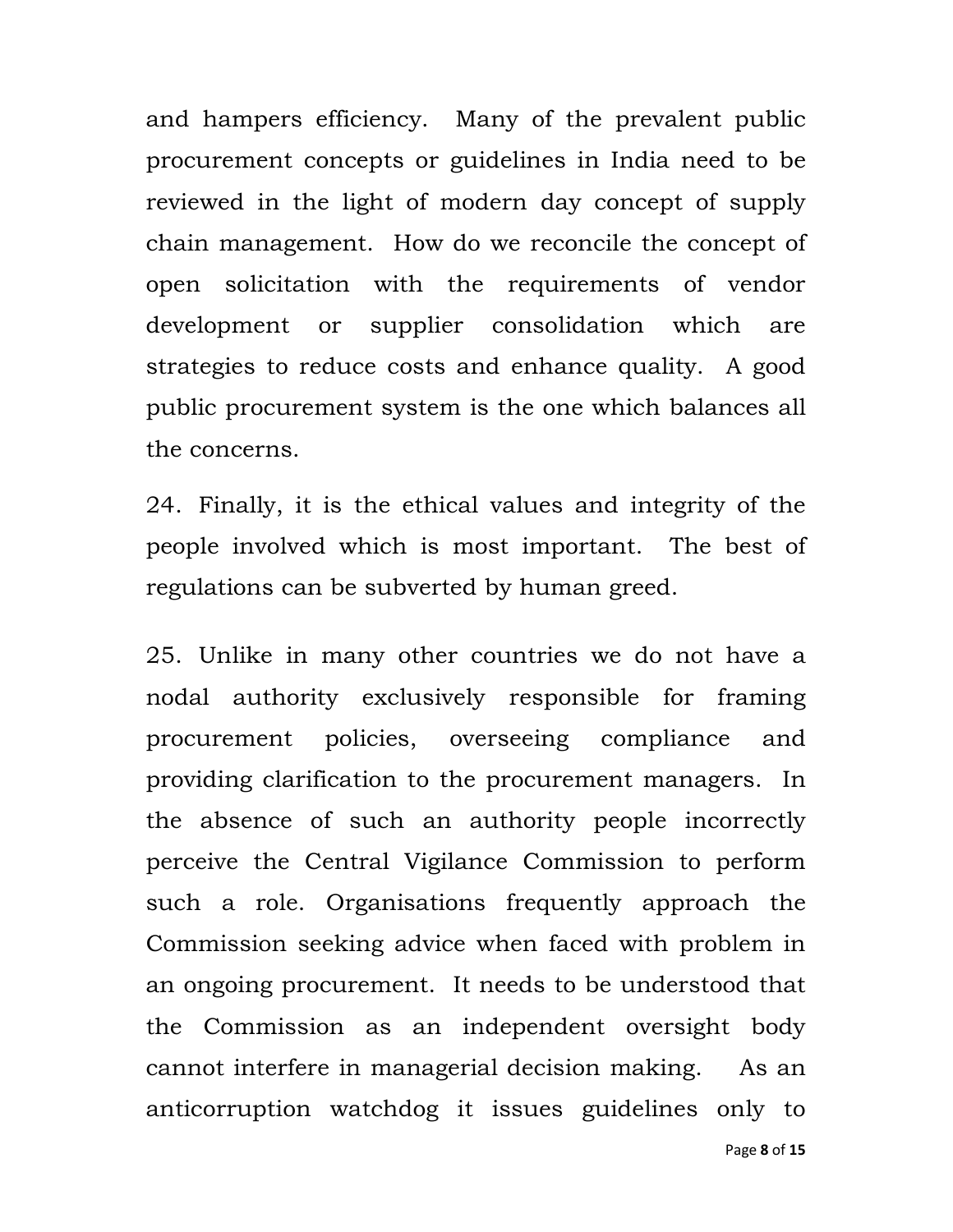reduce the risk of corruption in public procurement. It does not guide public procurement per se, which is the domain of the executive.

26. The Commission in 2010 had recommended to the Government, the formulation of a comprehensive standard to guide public procurement. The Commission had also recommended the setting up of a nodal authority to deal with public procurement policy.

27. A Draft Public Procurement Bill is being legislated by the Government of India with detailed regulations to guide public procurement. This is a highly welcome step and the Commission has been interacting with the Ministry of Finance with regard to the integrity aspects in the Bill.

28. The Commission has also recommended the enactment of a False Claims Law, which aims to empower the citizens to fight corruption. Through this provision, any citizen can seek punishment and recovery of money from any contractor who charges extra money from the Government and delivers less than the contracted quantity or quality of goods and services. It also provides for reward and protection to such citizens. For example, if a CGHS empanelled hospital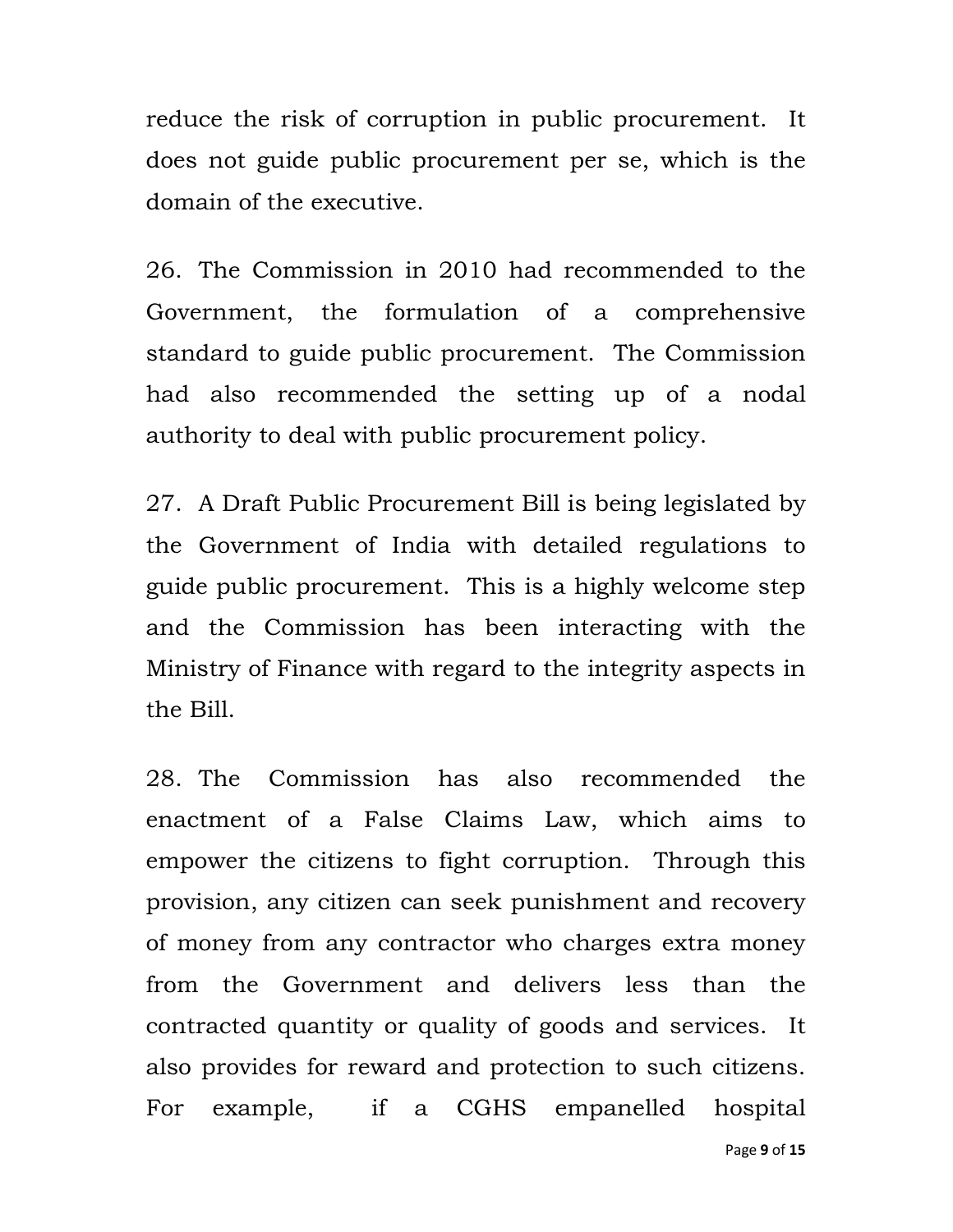fraudulently inflates the treatment expenditure, the beneficiary who knows the truth can proceed against the hospital for false claim. From the excess money recovered from the hospital, a portion would be given to the beneficiary as a reward. Such a law is prevalent in many other countries. The Government is working in this direction.

29. One of the major constraints in public procurement in India is the existence of a knowledge gap amongst those responsible at operational levels for public procurement. Improprieties or irregularities in procurements are often a result of inadequate understanding of the procurement procedures.

30. In India public procurement has never been recognized as a specialized activity requiring specialized knowledge and skill. There is absence of a professionally trained cadre to manage procurement in most organizations, besides inadequate training to the staff handling public procurement. In most of the developed countries and international organizations, occupying a procurement desk requires some professional qualification. There is a need to have qualified staff handling procurement and to provide adequate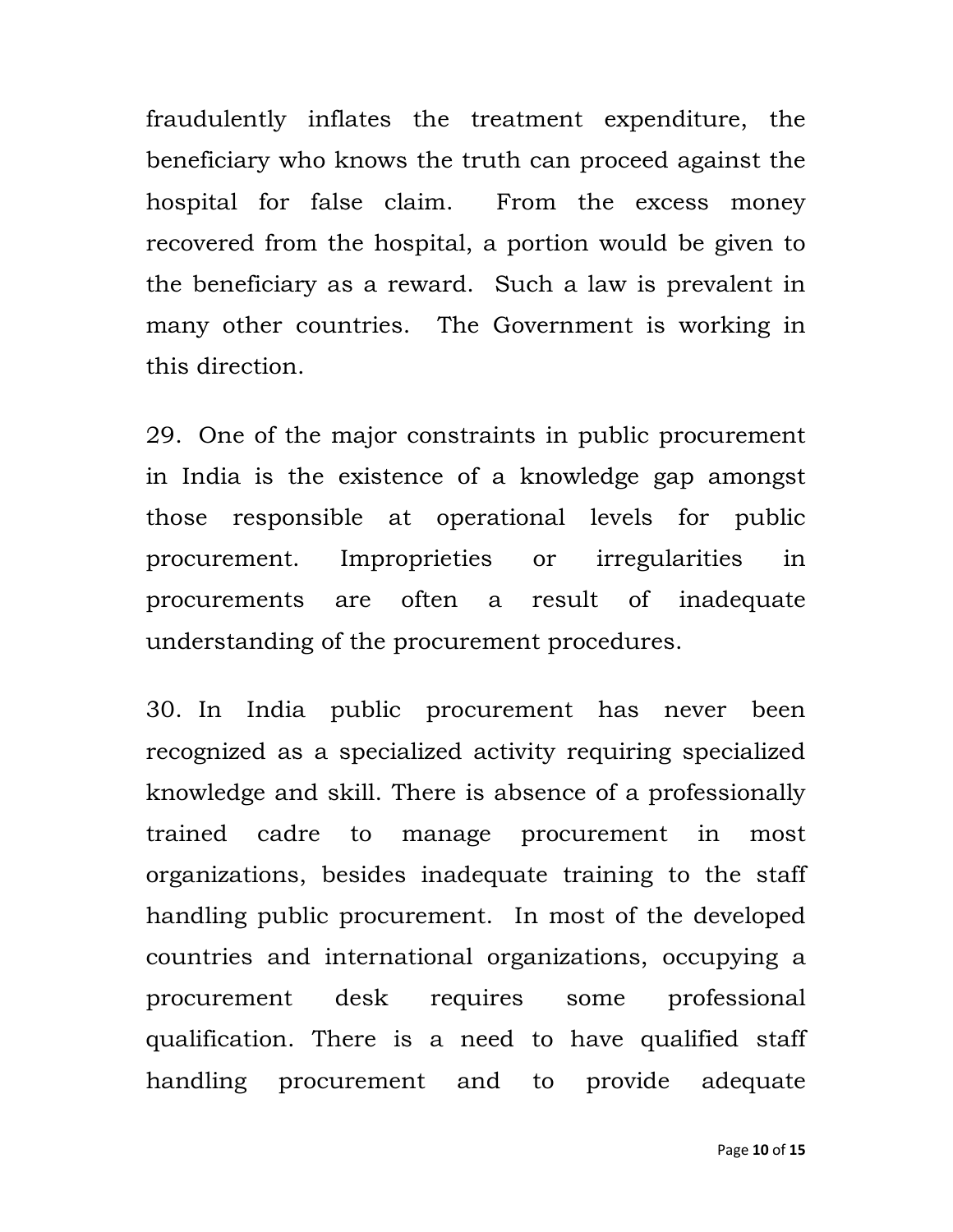professional training to convert the procurement officials into professional procurement managers.

31. While procurement decisions are an important function of public executives, formal training in this aspect is not imparted in our academies, staff colleges and training institutes. Things are learnt through field experience.

32. No reform in the Indian public procurement system can be complete without the active role of private sector which has an equal stake in it. There is a need to sensitize and build the confidence of the private sector in promoting integrity and healthy competition in public procurement. Businesses must refrain from adopting corrupt practices while obtaining Government contracts. There is a strong business case for companies to adopt an anti-corruption strategy. Besides enhancing their reputation for honest business, they can ensure a cleaner and more sustainable market environment for future growth. UK Bribery Act and the Foreign Corrupt Practices Act of USA have stringent provisions to punish companies which fail to do due diligence in preventing corruption. Similar provisions are being legislated in the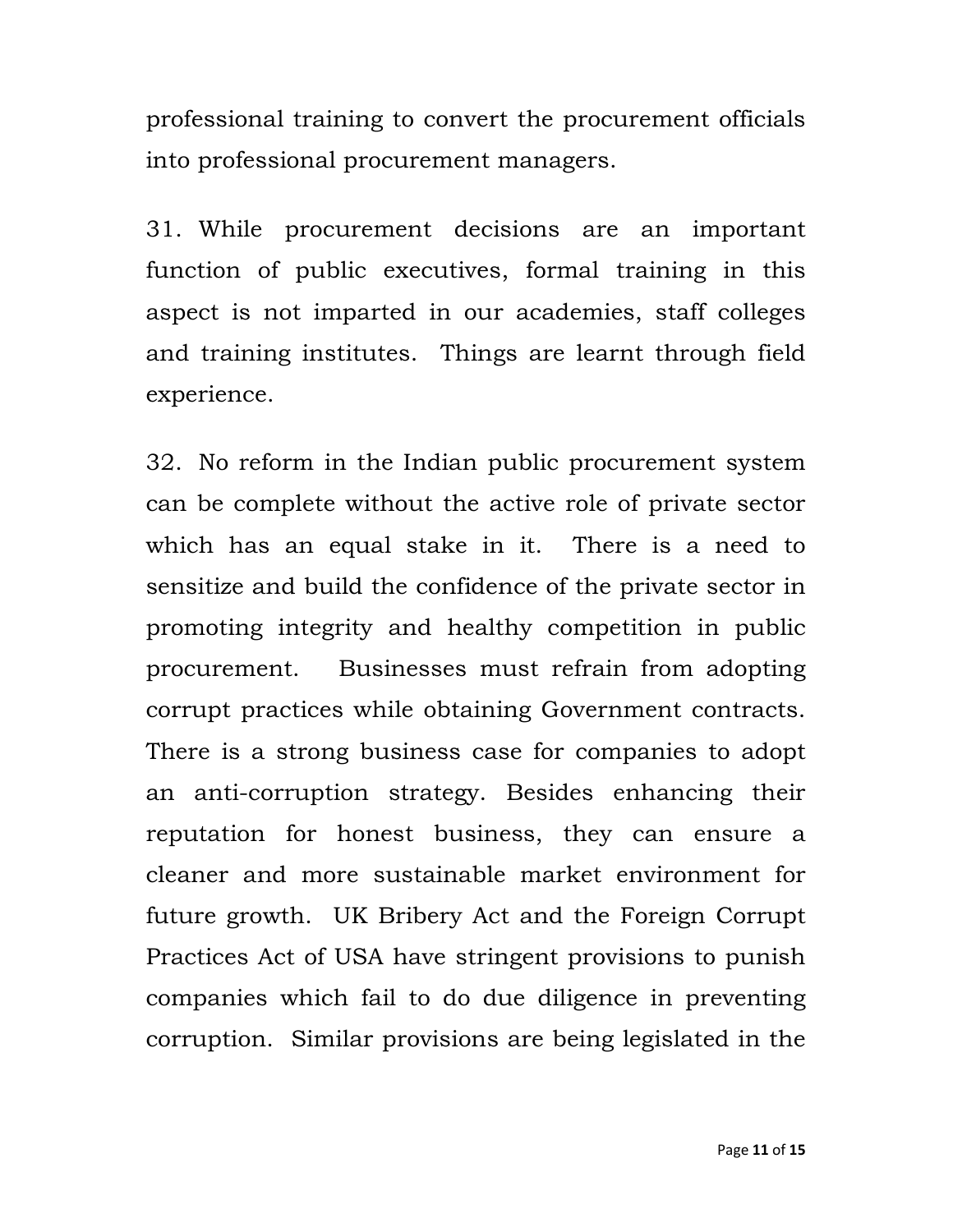Prevention of Bribery of Foreign Public Officials Bill in India.

33. Application of IT and e-procurement is a very effective means of not only ensuring efficiency in public procurement but also enhancing competitiveness, transparency, objectivity and integrity. It enables vendors to participate in a tender who were otherwise prevented from doing so. Commission has been actively promoting the adoption of e-procurement by procuring organisations. There is a lot of misconception and knowledge gap with regard to e-procurement. As a result even organizations which have invested in an eprocurement system are not able to take full advantage of it.

34. To bridge this gap the Commission recently organized a one-day workshop on e-procurement wherein problems involved in e-procurement were discussed by practicing procurement managers from various sectors. Sharing of knowledge and experience through such workshops is the best form of capacity building.

35. Confidentiality of information and; security and integrity of the application as well as the data is of utmost importance in e-procurement. Any compromise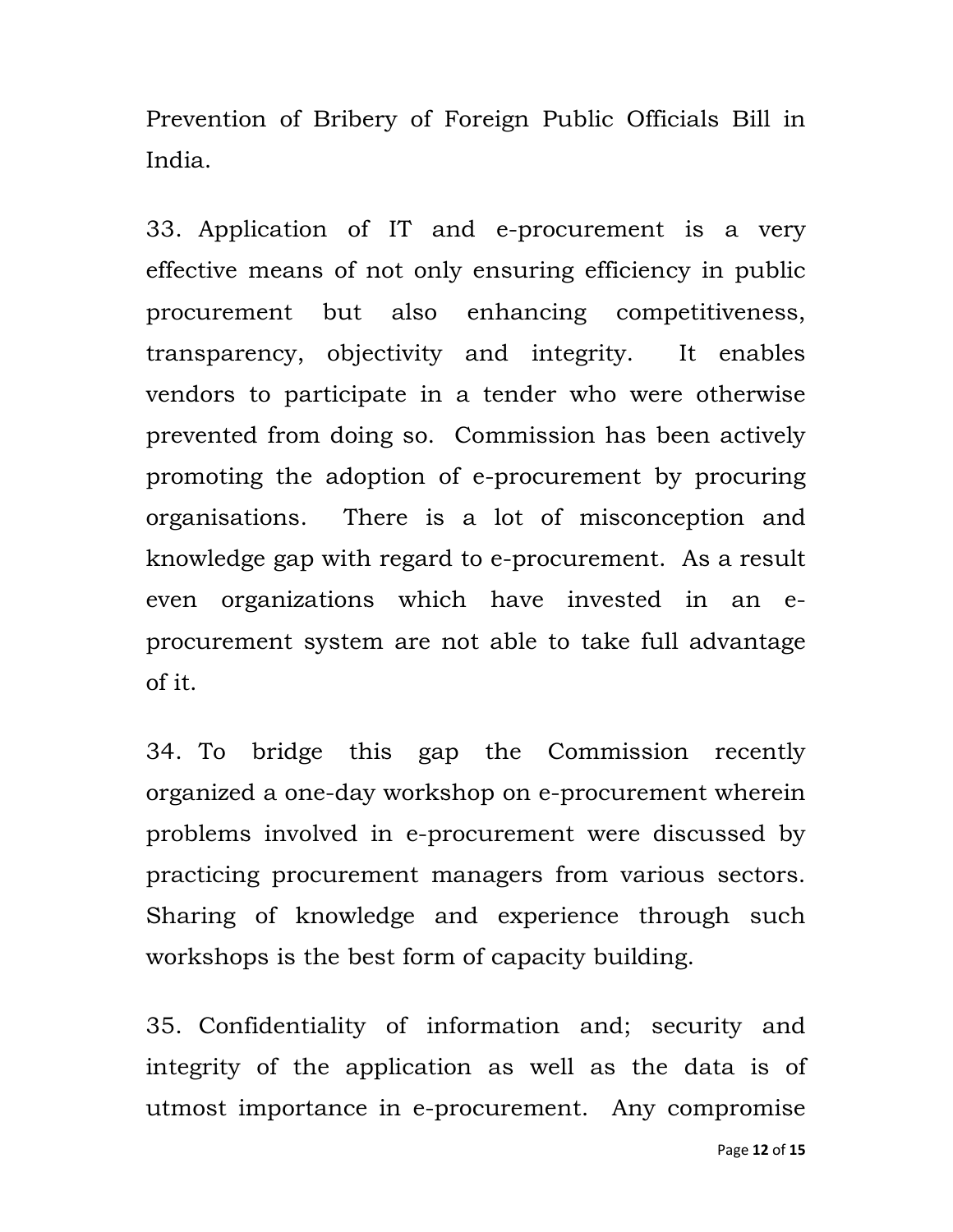on these issues would negate the whole purpose of eprocurement.

36. Whistleblower protection is the other important issue being deliberated in today's workshop. Encouraging whistle blowing has been recognized as another effective weapon in the anti-corruption armory. Whistle blowing as a formal mechanism evolved with the realization that reporting of malpractices at the workplace by the employees was more effective than detecting them through inspection. Organisations were encouraged to establish a system of hotline to enable employees to anonymously report unethical practices. Now most of the countries have some form of whistle blower law accompanied by a whistle blower protection mechanism.

37. Providing for whistleblowing is an important corporate governance measure which is regulated by SEBI guidelines. The Government of India in 2004 passed the Whistle Blower Resolution also called the Public Information Disclosure and Protection of Informer Resolution. Under this, the Commission is the designated authority to receive whistle blower complaints relating to corruption in the Central Government and its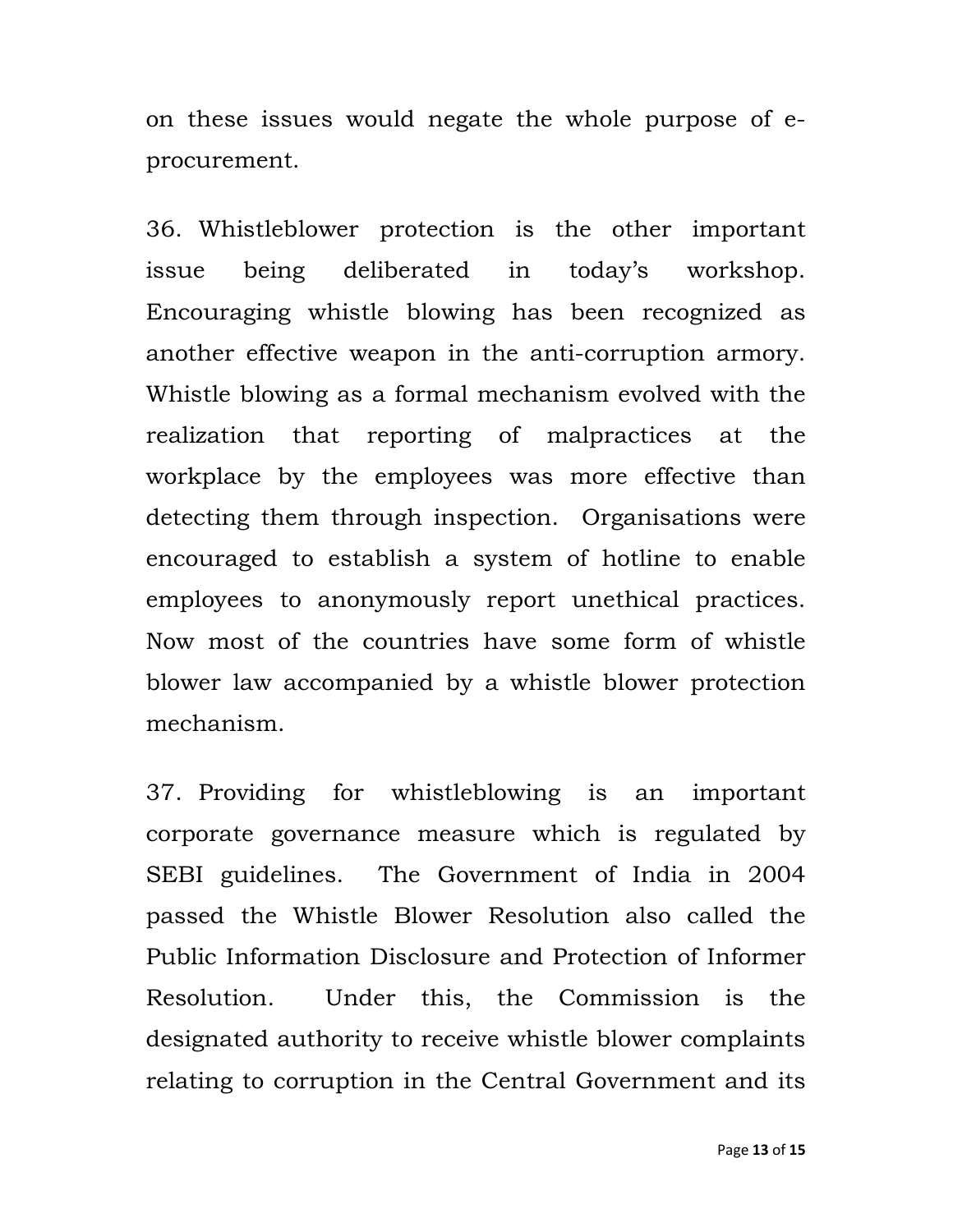organizations. The best way to protect a whistle blower is to keep his identity secret. The Commission has evolved a foolproof system to mask the identity of the complainant. Even after this, if the whistleblower gets identified and faces physical threat, the Commission provides police protection. Commission also intervenes to protect the complainant from harassment by the management.

38. Last year, the Commission received about 900 such complaints out of which only 20% were found fit for investigation. Many of them have led to successful investigation and punishment while at the same time protecting the whistle blower.

39. Whistleblowing is essentially a preventive measure which enables reporting of malpractices before they occur or while they are happening. In India whistle blower complaints are often made much after the occurrence of the event. Many of them are also made with vested interests. Creating awareness and educating citizens is essential to ensure the effective implementation of this provision. Whistle Blower Act is now under legislation, which is expected to overcome